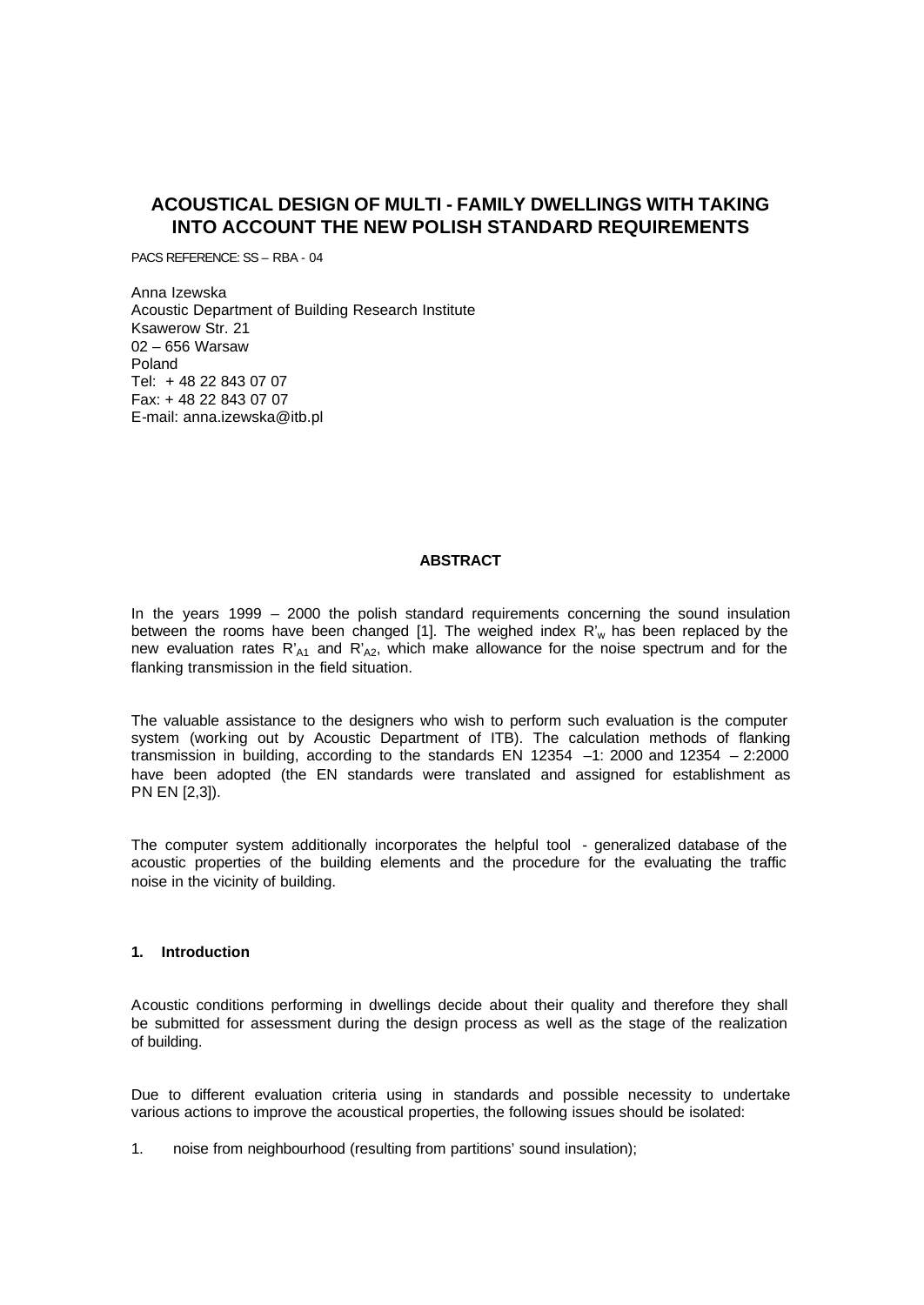- 2. noise from technical equipments situated in the building, so-called installation noise (whose sound level in the room depends on the noise level of the source and on the sound insulation of the separating partitions);
- 3. external noise (whose occurrence depends on its sound level in front of the façade and on the sound insulation of the façade elements).

#### **2. Standard requirements concerning the sound insulation in buildings**

The changes in the polish requirements concerning the acoustic properties of partitions within the building consist in different evaluation rates with different quantities. It has been caused by the publication, in 1996, of the revised standards of series EN ISO 717, and, pursuant to this, the establishment in 1999 of the respective polish standards PN EN ISO 717:1999 [5,6]. In accordance with these tendencies two factors have been considered:

- 1. the effect of the shape of the noise spectrum transmitted by the partition on its sound insulation, stated by the spectrum adaptation terms C and  $G_r$ , which represent two noise spectra considered as representative for the building, namely:
- the spectrum of pink noise (represented by the term C), which is characteristic for the neighbourly noise in residential buildings,
- the spectrum with a considerable content of acoustic power level in low and medium frequency ranges (represented by the term  $C_{\text{tr}}$ ), characteristic for instance for a noise caused by road traffic in the city.
- 2. the effect of flanking sound transmission by the adjacent partitions in compartment, expressed as  $C_{\!f}$  .

As a result, in the requirements included in the new polish standard PN-B-02151-3:1999, the following changes have been introduced:

a) for the evaluation of airborne sound insulation of internal walls and floors, the so-called apparent evaluation rate of sound reduction  $R'_{A1}$  has been applied, where:

$$
R'_{A1} = R'_{w} + C = (R_{w} - C_{f}) + C
$$

b) for the evaluation of airborne sound insulation of external partitions, the so-called apparent evaluation rate of sound reduction  $R'_{A2}$  has been applied, where:

$$
R'_{A2} = R'_{w} + C_{tr} = (R_{w} - C_{f}) + C_{tr}
$$

 $R_w$  is the weighted sound reduction index of the partition specified in laboratory conditions,  $G$ the correction that determines the value of flanking transmission for this partition within the building, C and  $C<sub>tr</sub>$  are the spectrum adaptation terms.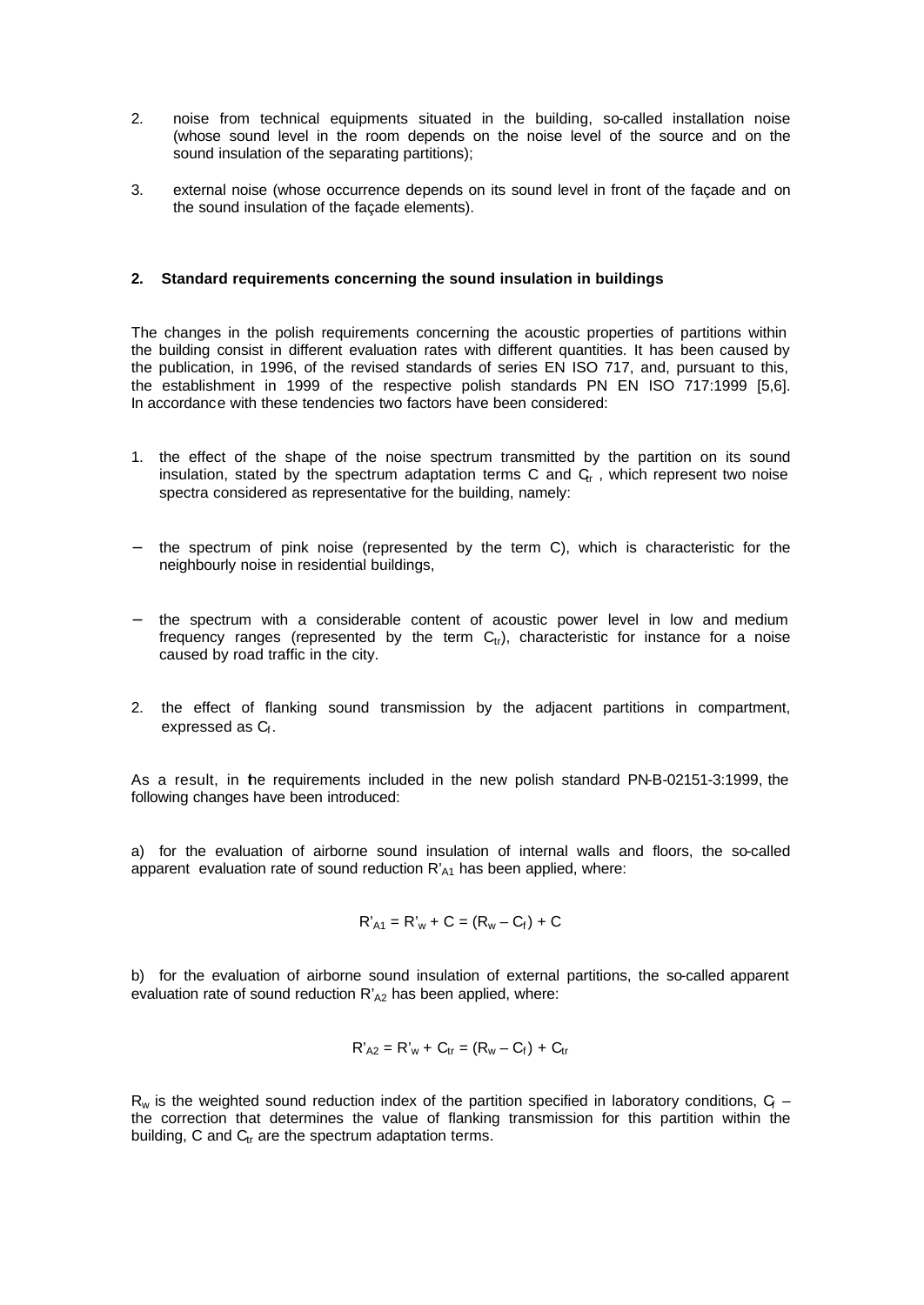In cases justified with other types of occurring noise, the suitable rates (R'<sub>A1</sub> or R'<sub>A2</sub>) applied for the acoustic evaluation of partition shall be choose according to the type of the noise spectrum transmitted by the partition. If the spectrum of noise is unknown, the rate  $R_2$  shall be taken into consideration as less favorable.

c) for the evaluation of impact sound insulation of floors the weighted normalized impact sound pressure level  $L'_{n,w}$  has been applied, where:

$$
L'_{n,w} = L_{n,w} + C_f
$$

and  $L_{\text{n,w}}$  is weighted normalized sound pressure level determined in laboratory conditions,  $C_f$  – the correction due to the flanking transmission.

The spectrum adaptation term  $C_1$  representing the characteristics of typical walking noise spectra (defined in ISO 717 –2 standard) is not used for the time being.

In aim of help to designers, the new polish standard also includes an informative annex describing the simplified methods of calculating the  $G$  correction for the flanking transmission in function of the mean mass per unit area of the adjacent partitions (at the time of its establishment, the EN  $12354 - 1:2000$  and EN  $12354 - 2:2000$  standards have not yet been established).

The set of requirements concerning the sound insulation of internal and external partitions is presented in the table 1 and 2, respectively.

| Type of space in apartment |                         | <b>Floors</b>    | Walls      |                          |
|----------------------------|-------------------------|------------------|------------|--------------------------|
|                            |                         | $R'_{A1}$ or     | $L'_{n,w}$ | $R'_{A1}$ or $D_{nT,A1}$ |
|                            |                         | $D_{nT, A1}$     |            |                          |
|                            |                         | minimum          | maximum    | minimum                  |
|                            | All spaces of the       | 51               | 58         | 50                       |
|                            | another apartment       |                  |            |                          |
| All spaces                 | Common corridor,        | individually     | 53         | 50                       |
|                            | stairways               |                  |            |                          |
|                            | <b>Technical rooms</b>  | $55^{17}$        | 58         | $55^{\frac{1}{1}}$       |
|                            | Shop, service room etc. | $55^{17}$        | 53         | $55^{17}$                |
|                            | $L_A < 70$ dB           |                  |            |                          |
|                            | Shop, service room etc. | $55 - 60^{7/27}$ | 48-53      | $55 - 60^{772}$          |
|                            | $L_A = 70 - 75$ dB      |                  |            |                          |
|                            | Restaurants, bar        | $55 - 60^{2}$    | 48-53      | $57 - 67^{2}$            |
| Room                       | Kitchen, bathroom, w.c. |                  |            | 35                       |
|                            | in the same apartment   |                  |            |                          |
|                            | Room, hall              | $45 - 51^{37}$   | 58         | 35                       |
|                            | in the same apartment   |                  |            |                          |

# Table 1. REQUIEREMENTS FOR SOUND INSULATION OF INTERNAL PARTITIONS IN MULTI - FAMILY DWELLINGS (acc. to PN-B-0251-3:1999)

 $1)$  In depending on the type of noise spectrum it should be taken into account the value of

$$
R_{A1}' = R_w' + C
$$
 or  $R_{A2}' = R_w' + C_{tr}$ 

 $\frac{2}{3}$  In depending on the sound level in a source room

3) Recommended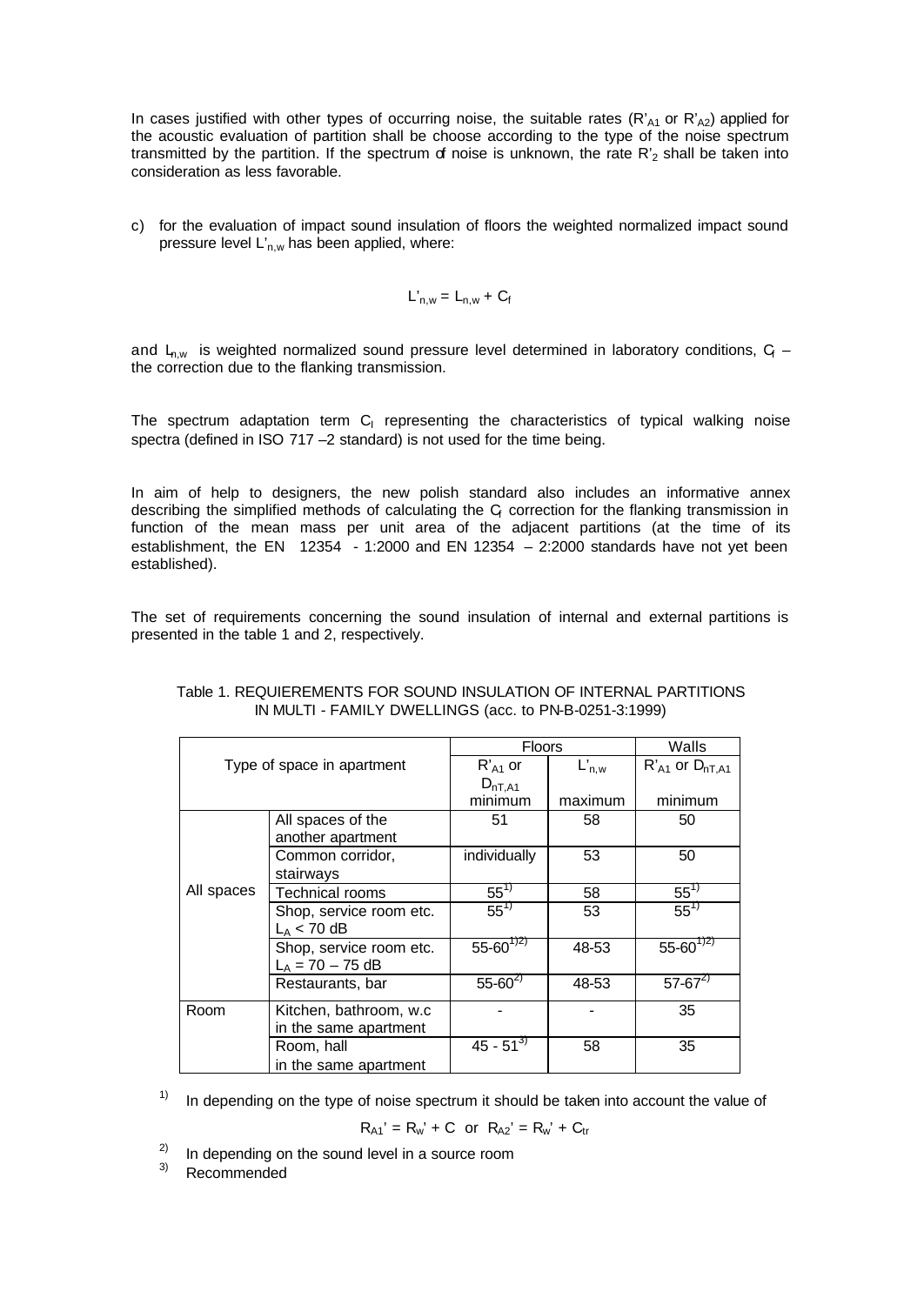# Table 2. REQUIEREMENTS FOR SOUND INSULATION OF EXTERNAL WALLS IN MULTI -FAMILY DWELLINGS (acc. to PN-B-0251-3:1999)

| Type of<br>space | Minimal values of $R_{A2}$ ' (or $R_{A1}$ ')<br>in depending on the sound level $L_{Aeq}$ outside the<br>building |           |           |           |           |           |  |
|------------------|-------------------------------------------------------------------------------------------------------------------|-----------|-----------|-----------|-----------|-----------|--|
|                  | day                                                                                                               | $\leq 60$ | $61 - 65$ | $66 - 70$ | 71 - 75   | 76 - 80   |  |
|                  | night                                                                                                             | $\leq 50$ | $51 - 55$ | $56 - 60$ | $61 - 65$ | $66 - 70$ |  |
| room             |                                                                                                                   | 23        | 28        | 33        | 38        | 43        |  |
| kitchen          |                                                                                                                   | 20        | 23        | 28        | 33        | 38        |  |

The evaluation for day and night is carried out separately. The maximum value of  $R_{A2}$ ' (or  $R_{A1}$ ') is taken into account.

# **3. Computer - aided system for the estimation of sound insulation between rooms in building**

Designing a building with respect to the standard requirements consists in the selection of building elements after taking into account the characteristics of the spectrum of the noise penetrating through the partitions and the anticipated sound flanking transmission.

The prediction method for the evaluation of the sound insulation between the rooms on the base of the acoustic properties of building elements, with taking into account the type of noise spectrum and the flanking transmission in building, is incorporated into the computer program which has been elaborated in Acoustic Department of ITB for the last several years and has been permanently verified and improved.

The calculation method using in this system allows determining the scale of the occurrence, within the building, of the following types of noise: neighbours' noise (airborne and impact noise), noise caused by technical equipment in building and external traffic noise, in case the standard requirements are not met. The simplify prediction methods of flanking transmission in building, presented in the standards of series EN 12354 [2,3,4] have been adopted (the EN 12354 standard - part 1 and 2 were translated in the year 2000 and assigned for establishment as PN EN standards).

Improving the calculation methods relied on appending the program with two tools helpful for the user, namely: 1) database containing data on the acoustic properties of building elements, 2) procedure for the calculation of the A - weighted sound level value for the traffic noise present in the vicinity of communication routes on the basis of data concerning movement, geometry of the way and the urban development situation.

The generalized database contains the previously applied and the new acoustic indices of typical construction elements ( $R_w$ ,  $R_{A1}$ ,  $R_{A2}$ ,  $L_{n,w}$ ,  $\Delta$   $L_{n,w}$ ) categorized into groups of similar construction properties. Five categories of data have been selected, with respect to: 1) external walls, 2) ceilings, 3) floors, 4) external walls and 5) windows. The categories of internal walls, external walls and floors have been divided into sub-categories of massive and light constructions. The database for the ceilings contains the data, which describe the acoustic properties of massive ceilings only (this is due to the limitation in applying the calculation method). The acoustic parameters, specified for various types of constructions (not for the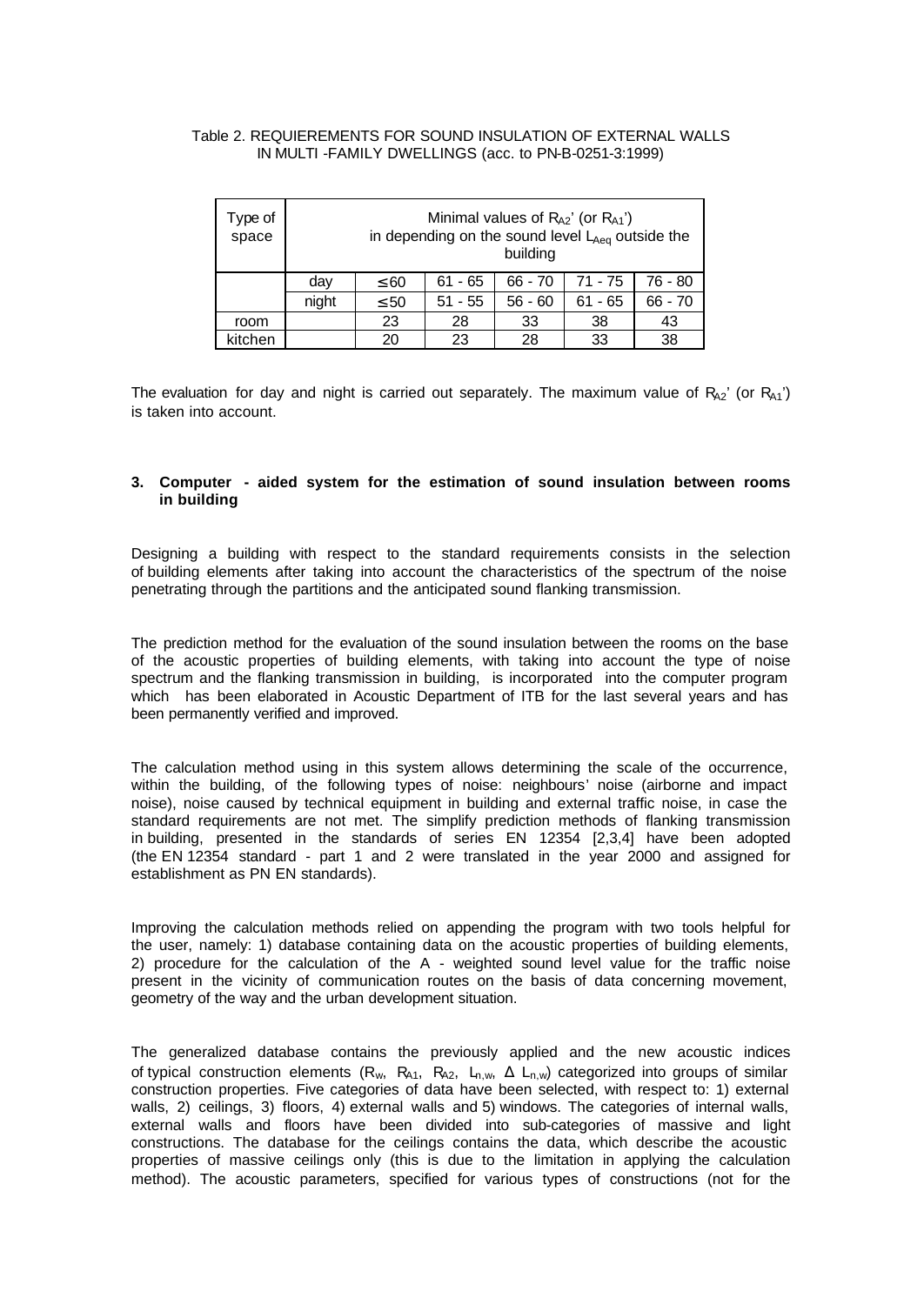specific products of defined manufacturers), have been determined pursuant to theoretic analyses and generalizations of the results of laboratory tests performed at the Acoustic Department of the ITB.

The procedure for the evaluation of the  $A$  - weighted sound level value for the traffic noise is useful for determining its occurrence in the compartments if the sound level in the building's vicinity has not been measured. The calculation method has been formulated on the basis of the French method (elaborated by SETRA and CETUR) and on the basis of the own research results. This method has been verified through measurements for many real-life urban situations. The comparison of the calculation and the test results has shown that the difference between them is no greater than 2 dB.

Including this database into the computer program shall provide valuable assistance to the designers who shall wish to perform the acoustic evaluation of a building's design.



#### **4. Conclusions**

To cater for the needs of the designers, the Acoustic Department of the Building Research Institute prepared a computer programme which serves the prediction of the acoustic quality of multi-family dwellings.

This is a particularly important issue at the moment of active introduction of the requirements included in the new polish standard [1], in which principles of acoustic evaluation of compartments differ from the ones used before. The formulated method of prognosing the acoustic climate of the apartments [7,8] takes account of this new approach, thus allowing for the provision of the appropriate acoustic quality of the buildings – the basic utility feature of a construction object. This is in accordance with the building regulations binding in European